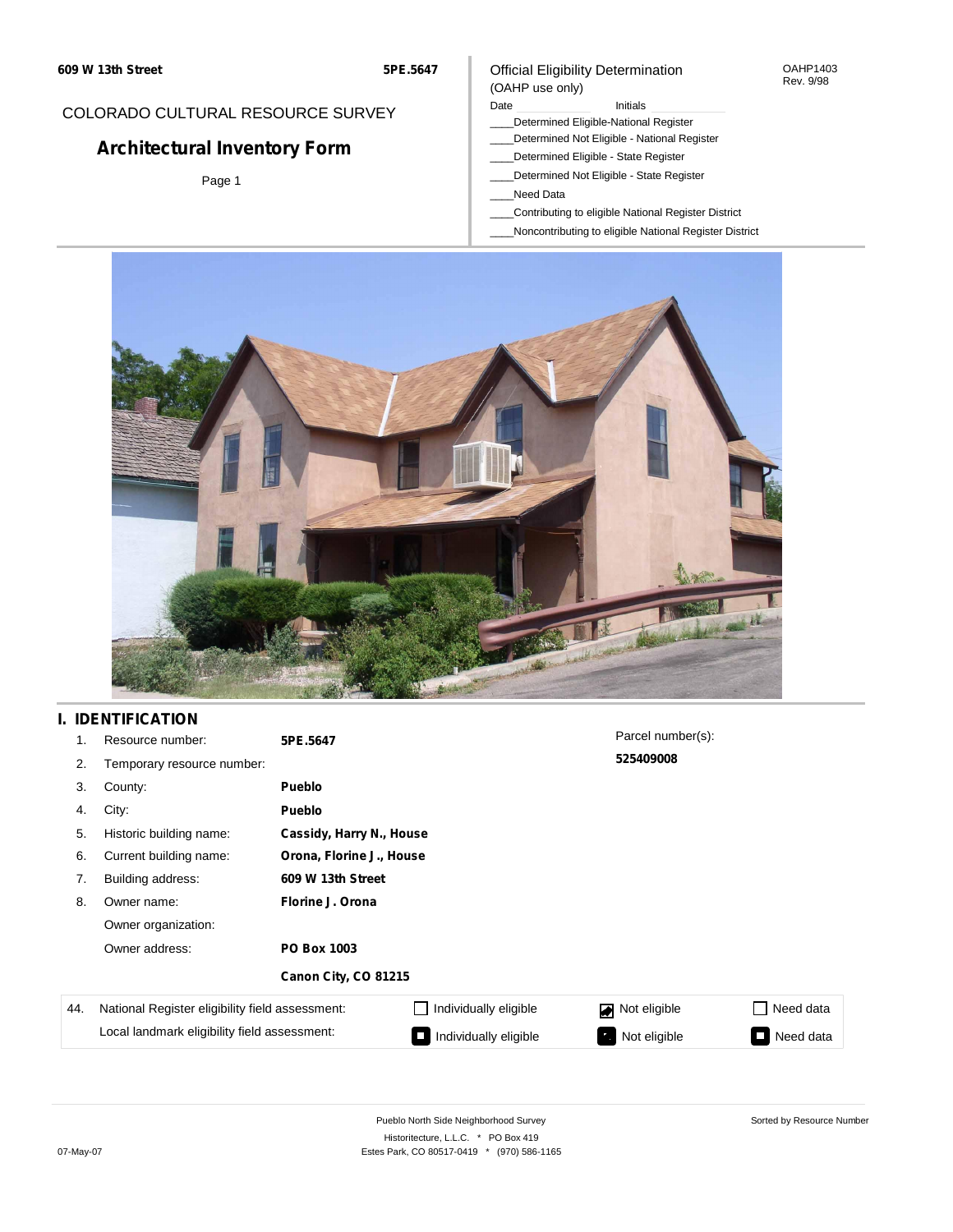Page 2

### **II. GEOGRAPHIC INFORMATION**

| 9.  | P.M.       |     | 6th                                  |    |           | Township:              |                         | <b>20S</b> |    |     |           | Range:            | 65W |         |
|-----|------------|-----|--------------------------------------|----|-----------|------------------------|-------------------------|------------|----|-----|-----------|-------------------|-----|---------|
|     |            | SE. | 1/4                                  | of | <b>NW</b> | 1/4                    | of <b>NW</b>            | 1/4        | of | SE. | 1/4       | of Section        |     | 25      |
| 10. |            |     | UTM reference zone:                  |    | 13        |                        |                         |            |    |     |           |                   |     |         |
|     | Easting:   |     |                                      |    |           | 533697                 |                         |            |    |     | Northing: |                   |     | 4236644 |
| 11. |            |     | USGS quad name:                      |    |           |                        | <b>Northeast Pueblo</b> |            |    |     | Scale:    |                   |     | 7.5     |
|     | Year:      |     | 1961 (Photorevised 1970 and<br>1974) |    |           |                        |                         |            |    |     |           |                   |     |         |
| 12. | $Lot(s)$ : |     |                                      |    |           | Lot 14: Block 41       |                         |            |    |     |           |                   |     |         |
|     | Addition:  |     |                                      |    |           | <b>County Addition</b> |                         |            |    |     |           | Year of addition: |     | 1869    |

13. Boundary description and justification:

The boundary, as described above, contains but does not exceed the land historically associated with this property.

П Metes and bounds exist:

### **III. ARCHITECTURAL DESCRIPTION**

| 14. | Building plan (footprint, shape):    | L-Shaped Plan                        |                       |
|-----|--------------------------------------|--------------------------------------|-----------------------|
|     | Other building plan descriptions:    |                                      |                       |
| 15. | Dimensions in feet (length x width): | 1,305 square feet                    |                       |
| 16. | Number of stories:                   | 2                                    |                       |
| 17. | Primary external wall material(s):   | <b>Stucco</b>                        | Other wall materials: |
|     |                                      |                                      |                       |
| 18. | Roof configuration:                  | <b>Gabled Roof/Cross Gabled Roof</b> |                       |
|     | Other roof configurations:           |                                      |                       |
| 19. | Primary external roof material:      | <b>Asphalt Roof/Composition Roof</b> |                       |
|     | Other roof materials:                |                                      |                       |
| 20. | Special features:                    | <b>Balcony</b>                       |                       |
|     |                                      | Chimney                              |                       |
|     |                                      | Porch                                |                       |
|     |                                      | <b>Roof Treatment/Dormer</b>         |                       |

#### 21. General architectural description:

Oriented to the south, this house rests on a sandstone foundation, covered in brown-painted stucco. The same stucco clads the exterior walls. Windows are 9-over-6-light in the first story and 6-over-6-light in the second story, single-hung sash, with brown, aluminum frames. The easternmost window opening in the front (south) façade's second story appears within a frontgabled wall dormer. A 1-beside-1-light, sliding-sash window opens near the center of the east elevation's second story. A shedroof porch spans the entire inside (southeast-facing) corner. It has a concrete floor and brown-painted, turned supports, with scrolled brackets. A single concrete step approaches the porch on the west end of its south elevation. The principal doorway opens near the center of the asymmetrical façade. It hosts a brown-painted metal door, with a single light. This light has diamond-shaped glazing. The door opens behind a brown, aluminum-frame storm door. A small, shed-roof porch protrudes from the center of the rear (north) elevation. It has a concrete floor and square, wood supports. It provides access to another **doorway, which hosts a brown-painted, wood slab door, opening behind a brown, aluminum-frame storm door. Another** doorway opens in the second story of the west end of the rear elevation. It hosts a brown-painted wood slab door, providing access to an uncovered balcony. Surrounding the balcony is a simple, wood balustrade. Brown, interlocking asphalt shingles cover the cross-gabled roof, and the eaves are boxed with brown-painted wood fascia and soffit. A red-brick chimney emerges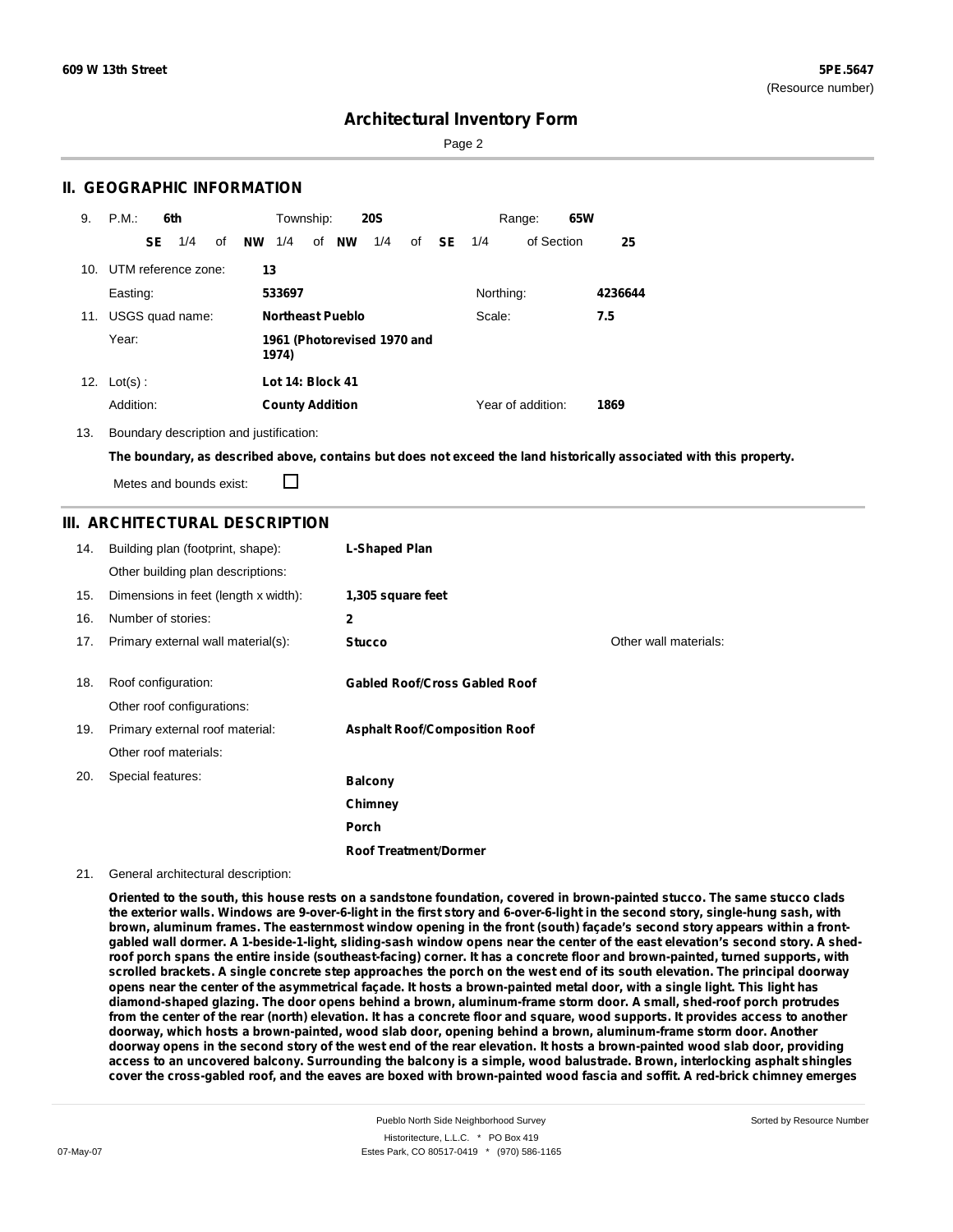Page 3

**from the junction of the east-west and easternmost north-south roof ridges.**

Architectural style: 22. **No Style**

Other architectural styles:

Building type:

23. Landscape or special setting features:

This property is located on terrain sloping downward from north to south, with an elevation of around 4,700 feet above mean sea level. The neighborhood features modest, one- and two-story houses and commercial buildings. A concrete-covered strip separates West 13th Street, the busy, principal east-west thoroughfare through this area, from the sidewalk. This property is situated on the north side of West 13th Street, between 1301 North Elizabeth Street to the east and 613 West 13th Street to the west. Gravel covers the front yard, and the backyard lacks planted grass. Junipers grow in front (south of) the house.

24. Associated buildings, features or objects: **No associated buildings identified.**

#### **IV. ARCHITECTURAL HISTORY**

| 25. | Date of Construction:                                                                                                                                                                                                                                                                                                                                                                                                                                                                                                    | Estimate:        | 1900                             | Actual:                                                                                       |  |
|-----|--------------------------------------------------------------------------------------------------------------------------------------------------------------------------------------------------------------------------------------------------------------------------------------------------------------------------------------------------------------------------------------------------------------------------------------------------------------------------------------------------------------------------|------------------|----------------------------------|-----------------------------------------------------------------------------------------------|--|
|     | Source of Information:                                                                                                                                                                                                                                                                                                                                                                                                                                                                                                   | 11.              |                                  | U.S. Census of 1900. Precinct 3, Pueblo, Pueblo County, Colorado. Series T623, roll 128, p.   |  |
|     |                                                                                                                                                                                                                                                                                                                                                                                                                                                                                                                          |                  | Co. consulted 1886 through 2003. | Pueblo City Directory. Pueblo, Co.; Salt Lake City; Kansas City, Mo.; and others: R.L. Polk & |  |
| 26. | Architect:                                                                                                                                                                                                                                                                                                                                                                                                                                                                                                               | unknown          |                                  |                                                                                               |  |
|     | Source of information:                                                                                                                                                                                                                                                                                                                                                                                                                                                                                                   |                  |                                  |                                                                                               |  |
| 27. | Builder:                                                                                                                                                                                                                                                                                                                                                                                                                                                                                                                 | unknown          |                                  |                                                                                               |  |
|     | Source of information:                                                                                                                                                                                                                                                                                                                                                                                                                                                                                                   |                  |                                  |                                                                                               |  |
| 28. | Original Owner:                                                                                                                                                                                                                                                                                                                                                                                                                                                                                                          | Harry N. Cassidy |                                  |                                                                                               |  |
|     | Source of information:                                                                                                                                                                                                                                                                                                                                                                                                                                                                                                   |                  |                                  |                                                                                               |  |
| 29. | Construction history:                                                                                                                                                                                                                                                                                                                                                                                                                                                                                                    |                  |                                  |                                                                                               |  |
|     | According to Pueblo County Tax Assessor records, this building was constructed in 1900. Sanborn maps and city directories<br>corroborate a circa 1900 date of construction. While the pair of gabled wings protruding from the rear (north) elevation<br>suggests that at least one of them was an addition, the building appears in pretty much its current form on a 1904-05 Sanborn<br>map. However, all of the original windows have been replaced and stucco clads the original exterior wall cladding. Also, faint |                  |                                  |                                                                                               |  |

outlines around the windows suggest that surrounds have been removed. These modifications most likely date to the **ownership of the current owner, which began in 2000.**

30. Location: **original** Date of move(s):

#### **V. HISTORICAL ASSOCIATIONS**

| 31.  | Original use(s):     | <b>Single Dwelling</b>   |
|------|----------------------|--------------------------|
| -32. | Intermediate use(s): | <b>Multiple Dwelling</b> |
| 33.  | Current use(s):      | <b>Multiple Dwelling</b> |
| 34.  | Site type(s):        | <b>Apartments</b>        |

35. Historical background:

The first owner of this house, constructed around 1900, was shoemaker Harry N. Cassidy, who resided here with his large family. Harry Cassidy was born in Pennsylvania in June 1856. He married his wife, Mary M., around 1883. She was born in Ohio in January 1857. They lived at this address with their two daughters, Agnes B. and Inez C., and five sons: Frederick A., a machinist for the Stearns Rogers Manufacturing Company; Walter I., a driver for Woodcroft Hospital; Howard J.; Henry F., an **employee of the Rood Candy Company; and John M. The family remained at this address through 1914.**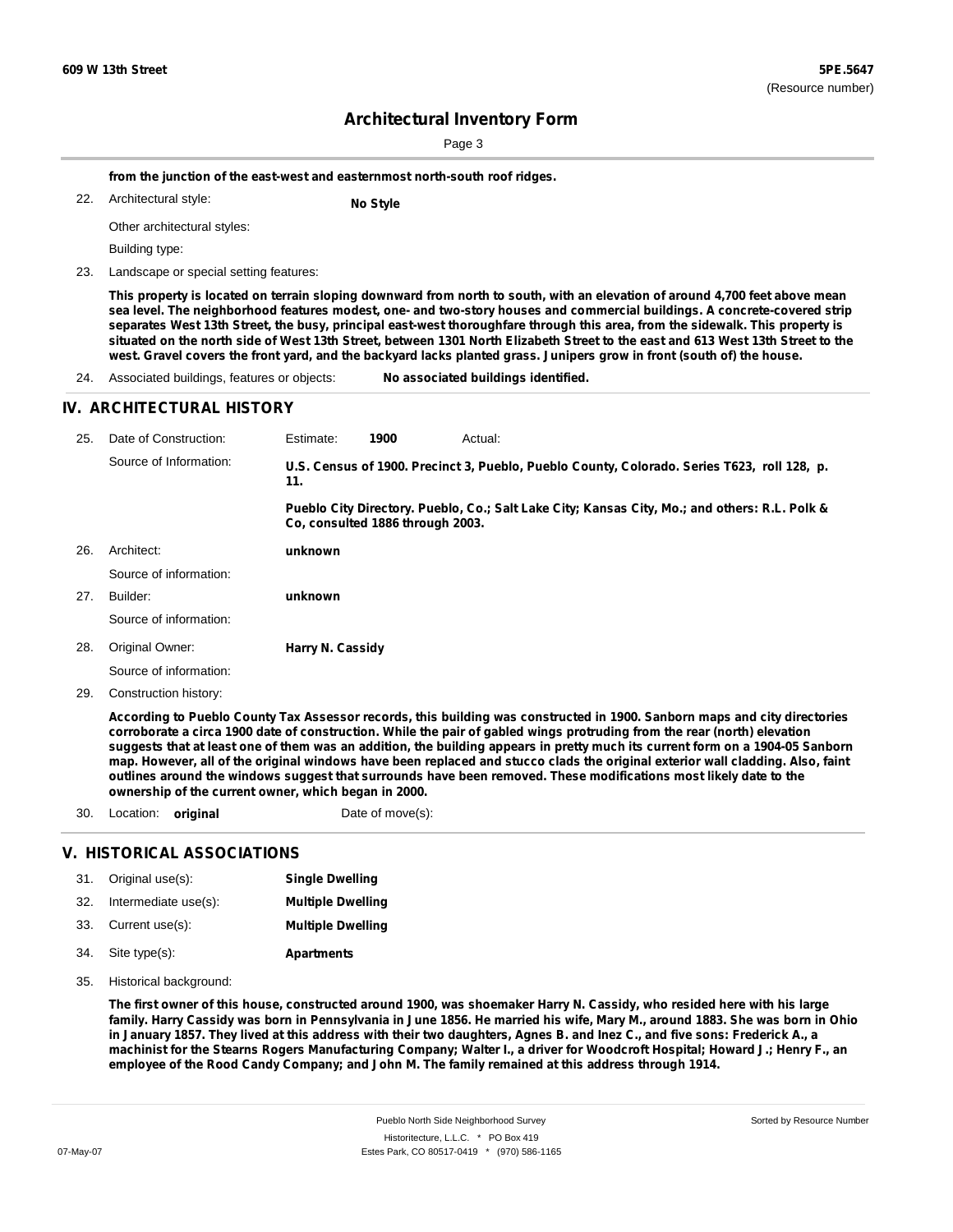Page 4

In 1919 the resident was Robert C. Innes, a master painter and decorator. He later moved to 1912 West Street. In 1925, the resident was T.N. Tabor, followed in 1930 by James H. Howard. He appears to have owned the property and operated it as a boarding house or apartments. James Howard was married to Emma F. Howard and was father of Alvin G. Schneider. He resided here through 1945. In 1950, the resident was James F. Sawyer. Josephine Bicknell lived here in 1955. By 1960, this **address was listed in city directories simply as "Apartments."**

In 1981 F.N., E.J., and H.P. Rivera purchased this property. Florine J. Orona, the current owner, acquired the house and lot in **2000. It was vacant and for sale at the time of this survey.**

36. Sources of information:

**Pueblo County Office of Tax Assessor. Property information card [internet].**

**Pueblo City Directory. Pueblo, Co.; Salt Lake City; Kansas City, Mo.; and others: R.L. Polk & Co, consulted 1886 through 2003.**

**Sanborn Fire Insurance Maps (for Pueblo, Colorado). New York: Sanborn Map and Publishing Co., 1883, 1886, 1889, 1893, 1904-05, 1904-51, and 1904-52.**

**Sanborn Fire Insurance Maps (for Pueblo, Colorado). New York: Sanborn Map and Publishing Co., 1883, 1886, 1889, 1893, 1904-05, 1904-51, and 1904-52.**

**U.S. Census of 1900. Precinct 3, Pueblo, Pueblo County, Colorado. Series T623, roll 128, p. 11.**

**"Innes (Robert C.)" [obituary]. Pueblo Chieftain, 17 September 1964, p. 6B.**

**"Howard (James H.)" [obituary]. Pueblo Chieftain, 19 January 1949, p. 8.**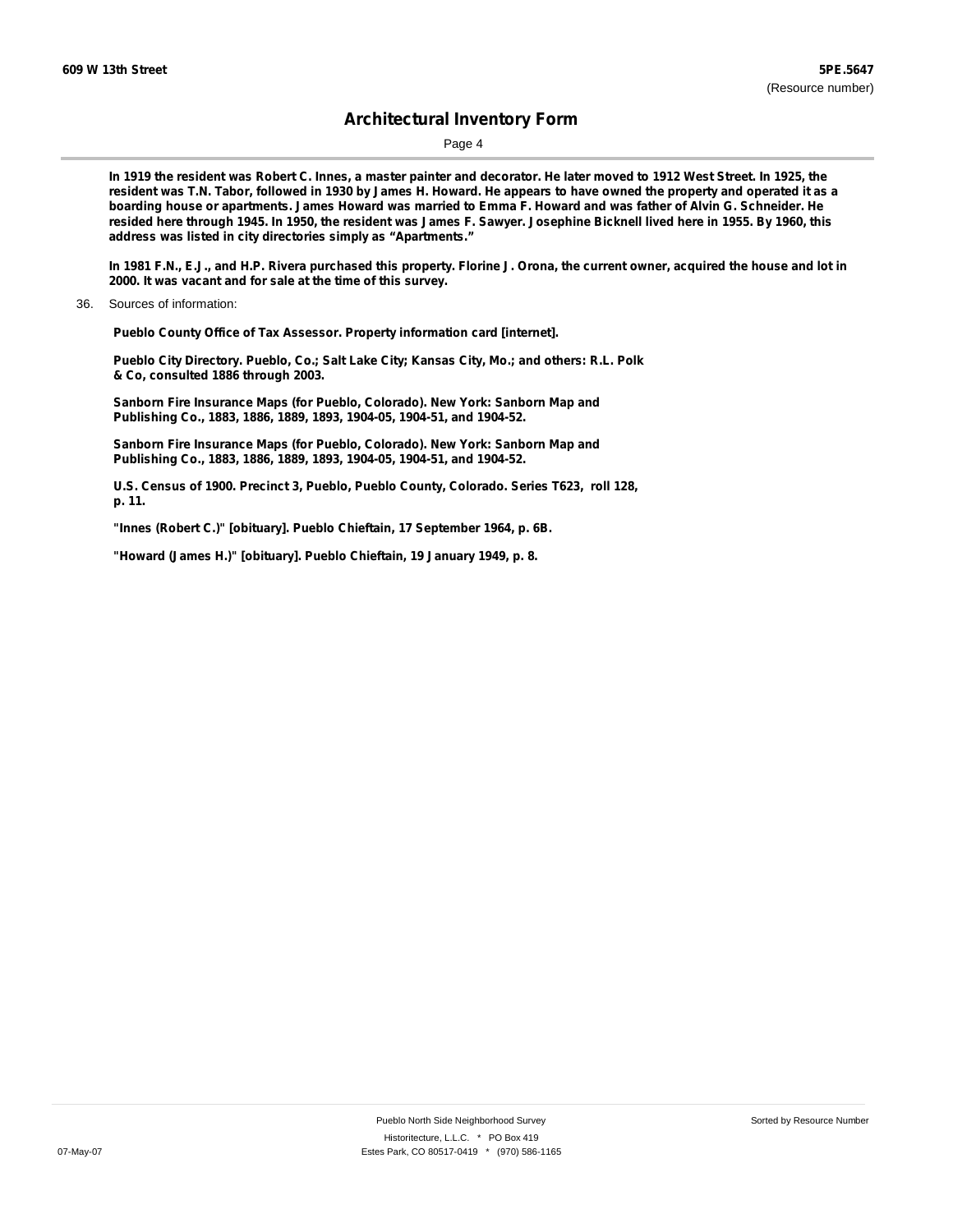$\sim$ 

Sorted by Resource Number

## **Architectural Inventory Form**

Page 5

|                                                                                                                                                                                                                                                                                                                                                                                                                                                                                                                                                                                                                                                                                                                                                                                                                                                                                                                                                                                                                                                                                                                                                                                                                                                                                                                                                                                                                                                                                                 | <b>VI. SIGNIFICANCE</b>                                                  |                                                                                                                                                                         |  |  |  |  |  |
|-------------------------------------------------------------------------------------------------------------------------------------------------------------------------------------------------------------------------------------------------------------------------------------------------------------------------------------------------------------------------------------------------------------------------------------------------------------------------------------------------------------------------------------------------------------------------------------------------------------------------------------------------------------------------------------------------------------------------------------------------------------------------------------------------------------------------------------------------------------------------------------------------------------------------------------------------------------------------------------------------------------------------------------------------------------------------------------------------------------------------------------------------------------------------------------------------------------------------------------------------------------------------------------------------------------------------------------------------------------------------------------------------------------------------------------------------------------------------------------------------|--------------------------------------------------------------------------|-------------------------------------------------------------------------------------------------------------------------------------------------------------------------|--|--|--|--|--|
| 37.                                                                                                                                                                                                                                                                                                                                                                                                                                                                                                                                                                                                                                                                                                                                                                                                                                                                                                                                                                                                                                                                                                                                                                                                                                                                                                                                                                                                                                                                                             | Local landmark designation:<br>Yes $\Box$<br>No.<br>$\mathcal{F}_\alpha$ |                                                                                                                                                                         |  |  |  |  |  |
|                                                                                                                                                                                                                                                                                                                                                                                                                                                                                                                                                                                                                                                                                                                                                                                                                                                                                                                                                                                                                                                                                                                                                                                                                                                                                                                                                                                                                                                                                                 | Designation authority:                                                   |                                                                                                                                                                         |  |  |  |  |  |
|                                                                                                                                                                                                                                                                                                                                                                                                                                                                                                                                                                                                                                                                                                                                                                                                                                                                                                                                                                                                                                                                                                                                                                                                                                                                                                                                                                                                                                                                                                 |                                                                          |                                                                                                                                                                         |  |  |  |  |  |
| 38.                                                                                                                                                                                                                                                                                                                                                                                                                                                                                                                                                                                                                                                                                                                                                                                                                                                                                                                                                                                                                                                                                                                                                                                                                                                                                                                                                                                                                                                                                             |                                                                          |                                                                                                                                                                         |  |  |  |  |  |
| Date of designation:<br>Applicable National Register criteria:<br>A. Associated with events that have made a significant contribution to the broad pattern of our history.<br>$\mathsf{L}$<br>П<br>B. Associated with the lives of persons significant in our past.<br>C. Embodies the distinctive characteristics of a type, period, or method of construction, or represents the work<br>П<br>of a master, or that possess high artistic values, or represents a significant and distinguished entity whose<br>components may lack individual distinction.<br>D. Has yielded, or may be likely to yield, information important in history or prehistory.<br>$\Box$<br>Qualifies under Criteria Considerations A through G (see manual).<br>П<br>Does not meet any of the above National Register criteria.<br>O<br><b>Pueblo Standards for Designation:</b><br>1a. History<br>Have direct association with the historical development of the city, state, or nation; or<br>$\mathbf{r}_\perp$<br><u>1b. History</u><br>Be the site of a significant historic event; or<br>$\overline{\phantom{a}}$<br>1c. History<br>Have direct and substantial association with a person or group of persons who had influence on society.<br>$\Box$<br>2a. Architecture<br>Embody distinguishing characteristics of an architectural style or type; or<br>$\Box$<br>2b. Architecture<br>Be a significant example of the work of a recognized architect or master builder, or<br>$\sim$<br>2c. Architecture |                                                                          |                                                                                                                                                                         |  |  |  |  |  |
|                                                                                                                                                                                                                                                                                                                                                                                                                                                                                                                                                                                                                                                                                                                                                                                                                                                                                                                                                                                                                                                                                                                                                                                                                                                                                                                                                                                                                                                                                                 | 2d. Architecture                                                         |                                                                                                                                                                         |  |  |  |  |  |
|                                                                                                                                                                                                                                                                                                                                                                                                                                                                                                                                                                                                                                                                                                                                                                                                                                                                                                                                                                                                                                                                                                                                                                                                                                                                                                                                                                                                                                                                                                 | $\overline{\phantom{a}}$                                                 | Portray the environment of a group of people or physical development of an area of the city in an era of history<br>characterized by a distinctive architectural style. |  |  |  |  |  |
|                                                                                                                                                                                                                                                                                                                                                                                                                                                                                                                                                                                                                                                                                                                                                                                                                                                                                                                                                                                                                                                                                                                                                                                                                                                                                                                                                                                                                                                                                                 | 3a. Geography                                                            |                                                                                                                                                                         |  |  |  |  |  |
|                                                                                                                                                                                                                                                                                                                                                                                                                                                                                                                                                                                                                                                                                                                                                                                                                                                                                                                                                                                                                                                                                                                                                                                                                                                                                                                                                                                                                                                                                                 |                                                                          | Have a prominent location or be an established, familiar, and orienting visual feature of the contemporary city, or                                                     |  |  |  |  |  |
|                                                                                                                                                                                                                                                                                                                                                                                                                                                                                                                                                                                                                                                                                                                                                                                                                                                                                                                                                                                                                                                                                                                                                                                                                                                                                                                                                                                                                                                                                                 | 3b. Geography<br>or rarity; or                                           | Promote understanding and appreciation of Pueblo's environment by means of distinctive physical characteristics                                                         |  |  |  |  |  |
|                                                                                                                                                                                                                                                                                                                                                                                                                                                                                                                                                                                                                                                                                                                                                                                                                                                                                                                                                                                                                                                                                                                                                                                                                                                                                                                                                                                                                                                                                                 | 3c. Geography                                                            |                                                                                                                                                                         |  |  |  |  |  |
|                                                                                                                                                                                                                                                                                                                                                                                                                                                                                                                                                                                                                                                                                                                                                                                                                                                                                                                                                                                                                                                                                                                                                                                                                                                                                                                                                                                                                                                                                                 | $\overline{\phantom{a}}$                                                 | Make a special contribution to Pueblo's distinctive character.                                                                                                          |  |  |  |  |  |
|                                                                                                                                                                                                                                                                                                                                                                                                                                                                                                                                                                                                                                                                                                                                                                                                                                                                                                                                                                                                                                                                                                                                                                                                                                                                                                                                                                                                                                                                                                 | Not Applicable                                                           |                                                                                                                                                                         |  |  |  |  |  |
|                                                                                                                                                                                                                                                                                                                                                                                                                                                                                                                                                                                                                                                                                                                                                                                                                                                                                                                                                                                                                                                                                                                                                                                                                                                                                                                                                                                                                                                                                                 | $\Box$                                                                   | Does not meet any of the above Pueblo landmark criteria.                                                                                                                |  |  |  |  |  |
| 39.                                                                                                                                                                                                                                                                                                                                                                                                                                                                                                                                                                                                                                                                                                                                                                                                                                                                                                                                                                                                                                                                                                                                                                                                                                                                                                                                                                                                                                                                                             | Area(s) of Significance:                                                 | <b>Not Applicable</b>                                                                                                                                                   |  |  |  |  |  |
| 40.                                                                                                                                                                                                                                                                                                                                                                                                                                                                                                                                                                                                                                                                                                                                                                                                                                                                                                                                                                                                                                                                                                                                                                                                                                                                                                                                                                                                                                                                                             | Period of Significance:                                                  | n/a                                                                                                                                                                     |  |  |  |  |  |
| 41.                                                                                                                                                                                                                                                                                                                                                                                                                                                                                                                                                                                                                                                                                                                                                                                                                                                                                                                                                                                                                                                                                                                                                                                                                                                                                                                                                                                                                                                                                             | National:<br>Level of significance:<br>State<br>Local<br>U               |                                                                                                                                                                         |  |  |  |  |  |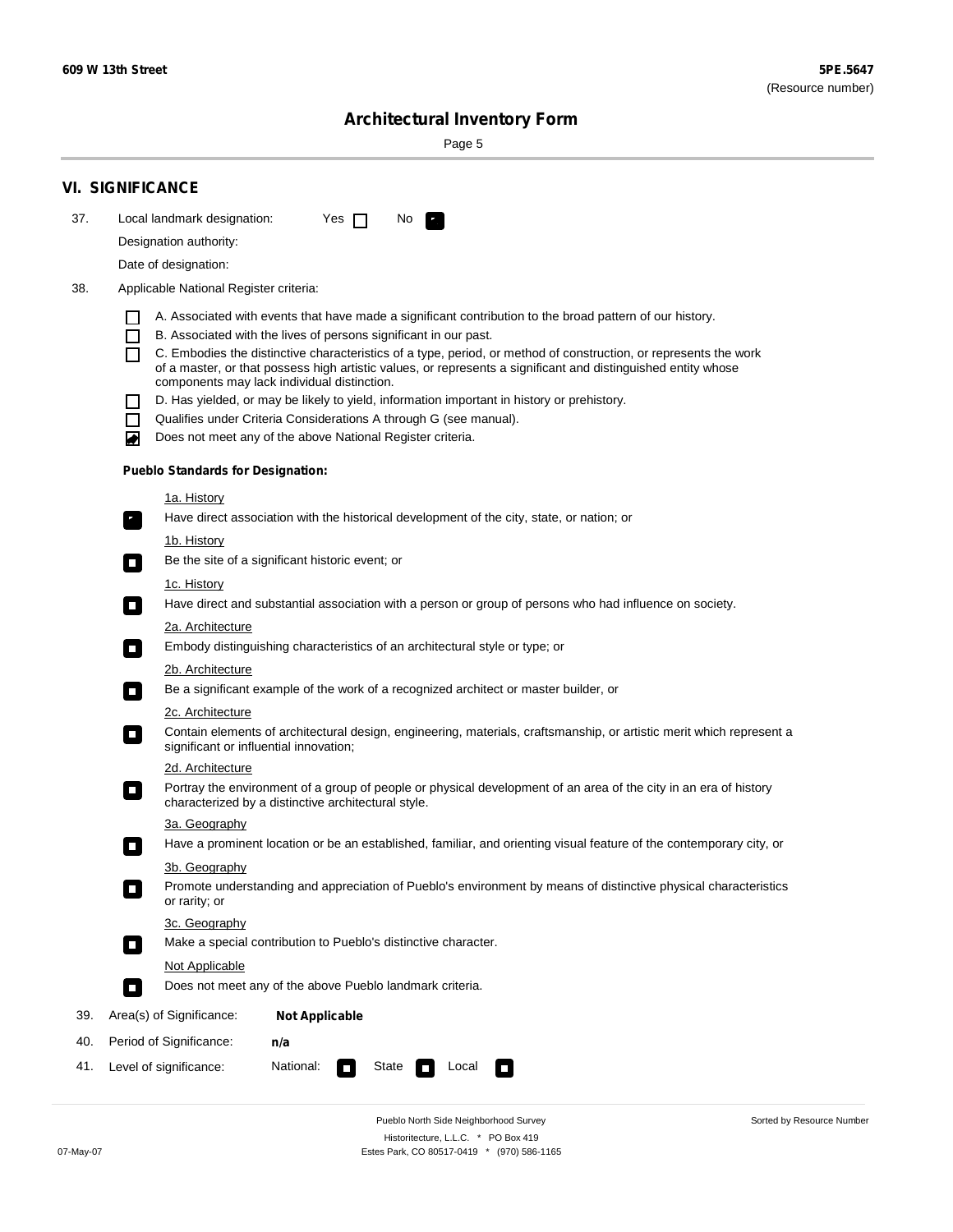Page 6

#### 42. Statement of significance:

This property is historically significant under Pueblo Local Landmark criterion 1A for its association with the development of **Pueblo's North Side Neighborhood, when more architecturally sophisticated buildings like this one joined the smaller,** plainer dwellings originally constructed here. However, the levels of architectural and historical significance, combined with physical integrity, are not to the extent that this property would qualify for individual listing in the National Register of Historic Places, the Colorado State Register of Historic Properties, or as a City of Pueblo Landmark. Nonetheless, it should **be considered a contributing resource within any potential historic district.**

43. Assessment of historic physical integrity related to significance:

Constructed around 1900, this house exhibits a moderately low level of physical integrity relative to the seven aspects of integrity as defined by the National Park Service and the Colorado Historical Society: location, setting, design, materials, workmanship, feeling, and association. While most of the additions have been made within the period of significance, more **recent modifications have removed the original windows and concealed the original wall cladding, obscuring character**defining features. Nonetheless, this building retains sufficient integrity to convey its historical and architectural significance.

#### **VII. NATIONAL REGISTER ELIGIBILITY ASSESSMENT**



**classes. Its diversity of architectural styles and forms directly represents the city's changing economic and cultural climates. As well, the neighborhood is distinctive because it appears to have evolved independently of the area's dominant industry, steel manufacturing.**

> Yes Yes

Non<sub>d</sub> N/A No  $\blacksquare$  N/A  $\blacksquare$ 

If there is National Register district potential, is this building contributing:

If the building is in existing National Register district, is it contributing: 46.

#### **VIII. RECORDING INFORMATION**

| 47. | Photograph numbers): | <b>CD-ROM Photo Disc: North Side Photos</b><br>File Name(s): 13thstw609                                                       |
|-----|----------------------|-------------------------------------------------------------------------------------------------------------------------------|
|     | Negatives filed at:  | <b>Special Collections</b><br><b>Robert Hoag Rawlings Public Library</b><br>100 East Abriendo Avenue<br>Pueblo, CO 81004-4290 |
| 48. | Report title:        | <b>Pueblo North Side Neighborhood Survey</b>                                                                                  |
| 49. | $Date(s)$ :          | 06/27/05                                                                                                                      |
| 50. | Recorder(s):         | <b>Adam Thomas</b>                                                                                                            |
| 51. | Organization:        | Historitecture, L.L.C.                                                                                                        |
| 52. | Address:             | <b>PO Box 419</b>                                                                                                             |
|     |                      | Estes Park, CO 80517-0419                                                                                                     |
| 53. | Phone number(s):     | (970) 586-1165                                                                                                                |
|     |                      |                                                                                                                               |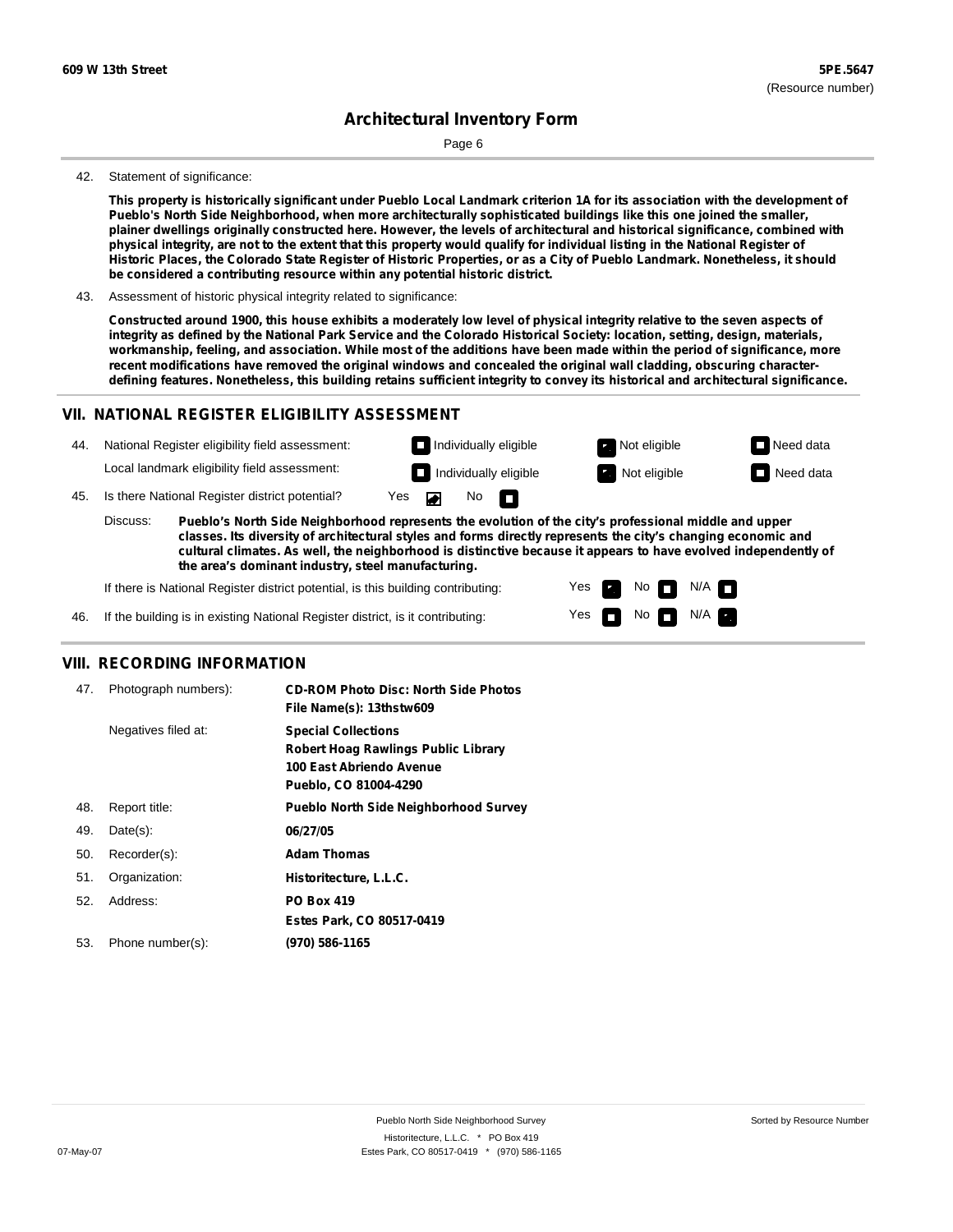Page 7